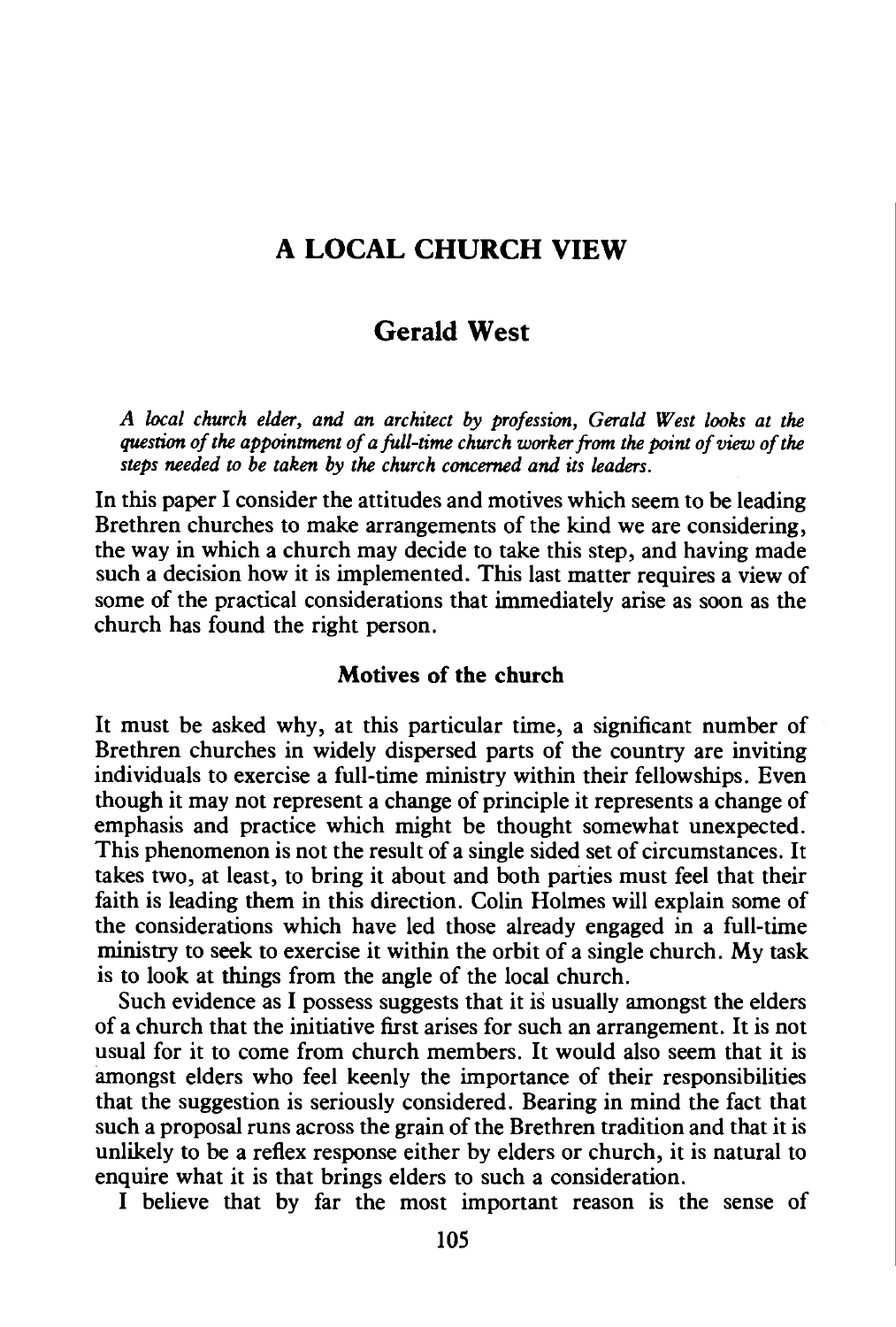inadequacy that many elders in full-time secular employment feel when faced by the pressing pastoral and spiritual needs of their flock. This inadequacy is not necessarily one of ability or gift but one of availability. There is little doubt in my mind that the pastoral demands of the typical assembly have increased. I also believe that there has been a great increase in the expectations both of the church fellowship and its elders regarding pastoral care. This inadequacy is also felt in the area associated with the ministry of the Word. The pattern a generation ago of a weekly conversational Bible-reading, supplemented by monthly and annual conferences with attendance drawn from a wide region has largely collapsed. The situation has worsened as a result of the decline of the itinerant ministry. Church secretaries now find it difficult to secure the services of gifted ministers of the Word of God on a regular basis. Furthermore, the emphasis in many assemblies is on consecutive Bibleteaching ministry which calls for thorough preparation. Few are so adequately trained and gifted that they can exercise such a ministry without considerable expenditure of time.

If there is a sense of inadequacy amongst elders and a feeling of responsibility only partially discharged, this is made more severe by the other demands that are often made upon the time of an elder. We seem to have complicated the administrative tasks associated with church oversight. Perhaps I am mistaken, but my memories of childhood do not include my father spending frequent evenings in oversight meetings, subcommittees and so on. The corresponding brother booked a speaker for the gospel service and that was it. Perhaps we need to look at the growing bureaucracy of oversight, stewards, deacons, etc.

Apart from such demands there are the needs of wife and family. Although the home is serviced with labour saving devices there are no domestic servants in the middle class household to lift the burden which both husband and wife expect to share. Parents are conscious of the need to devote proper time and attention to their children if they are to exercise a responsible Christian parenthood. Older children and grandchildren demand, and have a right to expect, time.

Leadership in the church is often exercised by those who are leaders in their secular employment. The demands of such employment have grown. Increasing mobility brings increased travel demands. Business travel takes the elder away from home as do the legitimate demands of family and friendship.

Perhaps we might dismiss all this as mere excuses, symptomatic of a lack of commitment. In my view that would be a mistake. The pressures *are* increasing, and not only in the ways I have suggested. Pressure also comes from the church and the world. We are more questioning than we were a couple of generations ago. This is partly the result of changes in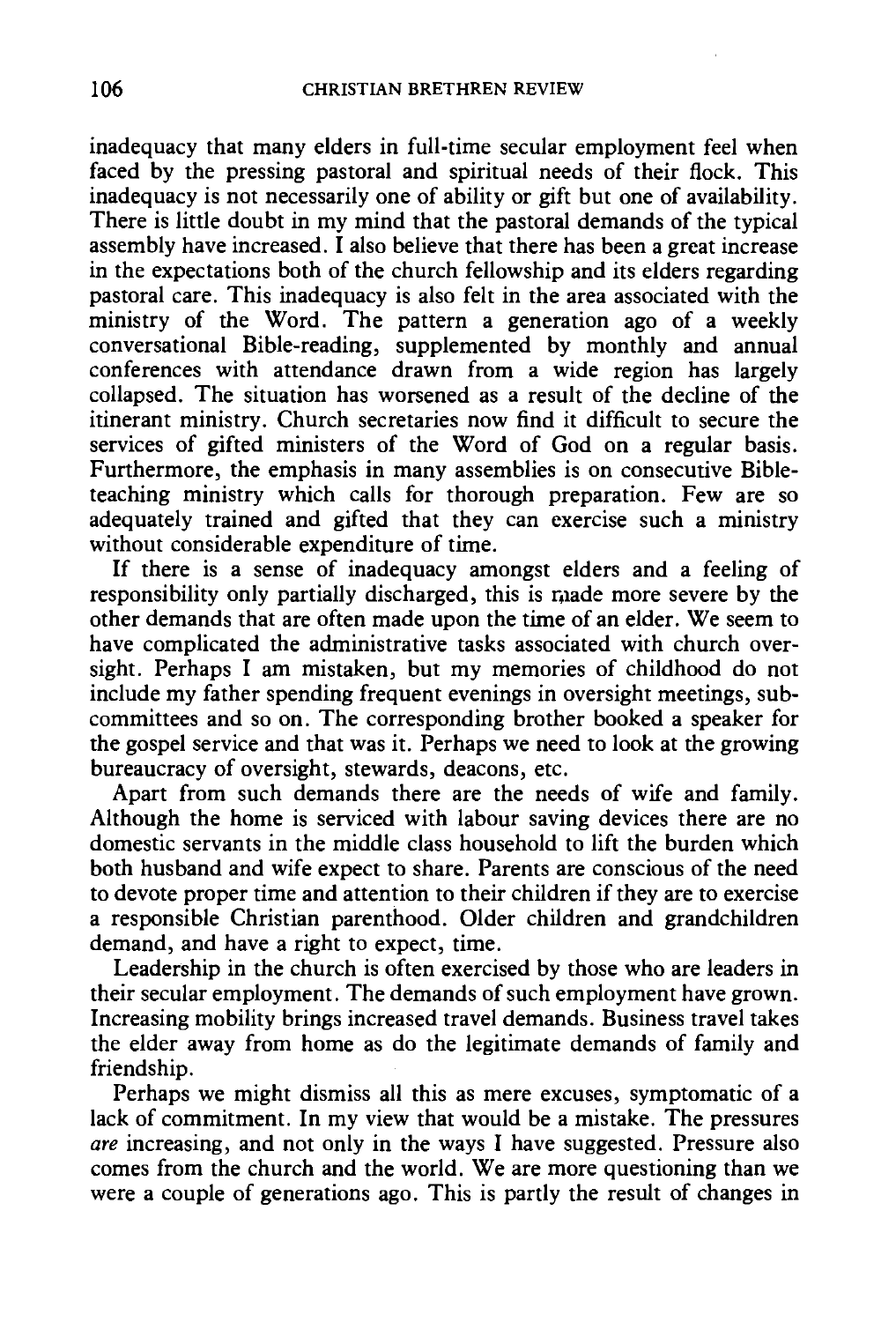society generally which are reflected in the educational system. An effective ministry of the Word will be judged by high standards in regard to its intellectual content and its preaching style. The TV has brought the highest standards of presentation into the ordinary home. Whatever the message conveyed by a TV commercial, the manner of its presentation is likely to be highly sophisticated. Such standards of presentation are the result of much effort and expenditure. Elders are likely to be familiar with such standards and effort in their secular employment. Is the Lord's work to be served with a second best?

The questioning generation has questioned authority. All authority figures are under pressure to justify themselves. Leadership in the church relies increasingly on an ability to elicit consent rather than command it. This requires time and effort.

Apart from the inadequacies to which I have referred there may also be a perceived lack of gift whether pastorally, in evangelism or in ministry of the Word.

The challenge to elders and oversights in such circumstances is primarily a spiritual one. How are they to respond? In prayer, that God will provide for his people?--yes! In faith, that God will provide for his people-yes! In searching the scriptures, to see how God has provided in the past?-yes! Obviously many have come to the conclusion that if time is the root problem, then more time must be made available. It is only a short step to the conclusion that someone with the requisite gift should be set apart for the work.

#### The role of the church in the decision

At what stage in the thinking of the leadership about this matter should the church be consulted? It will assuredly need to be consulted-and convinced. The needs of a church and the shortcomings of the leadership in discharging its responsibilities are not necessarily clearly understood by the fellowship. They will naturally wish to know why the elders are proposing such an arrangement. Are the elders opting out? Are they shuffling off their responsibility on to a 'pastor'?

If the person concerned is already well known and exercising a respected ministry within the church, these questions, and others like them, may not arise. If, however, the proposal is first raised with the church in a theoretical way it would be surprising if they did not arise, and with them a number of fears and concerns. These are likely to include the ingrained fear of a 'one-man ministry'; the fear that opportunities for exercise of individual gift will be curtailed; and apprehension regarding the financial demands that such an arrangement will impose.

Elders would do well to prepare their case carefully and to rehearse the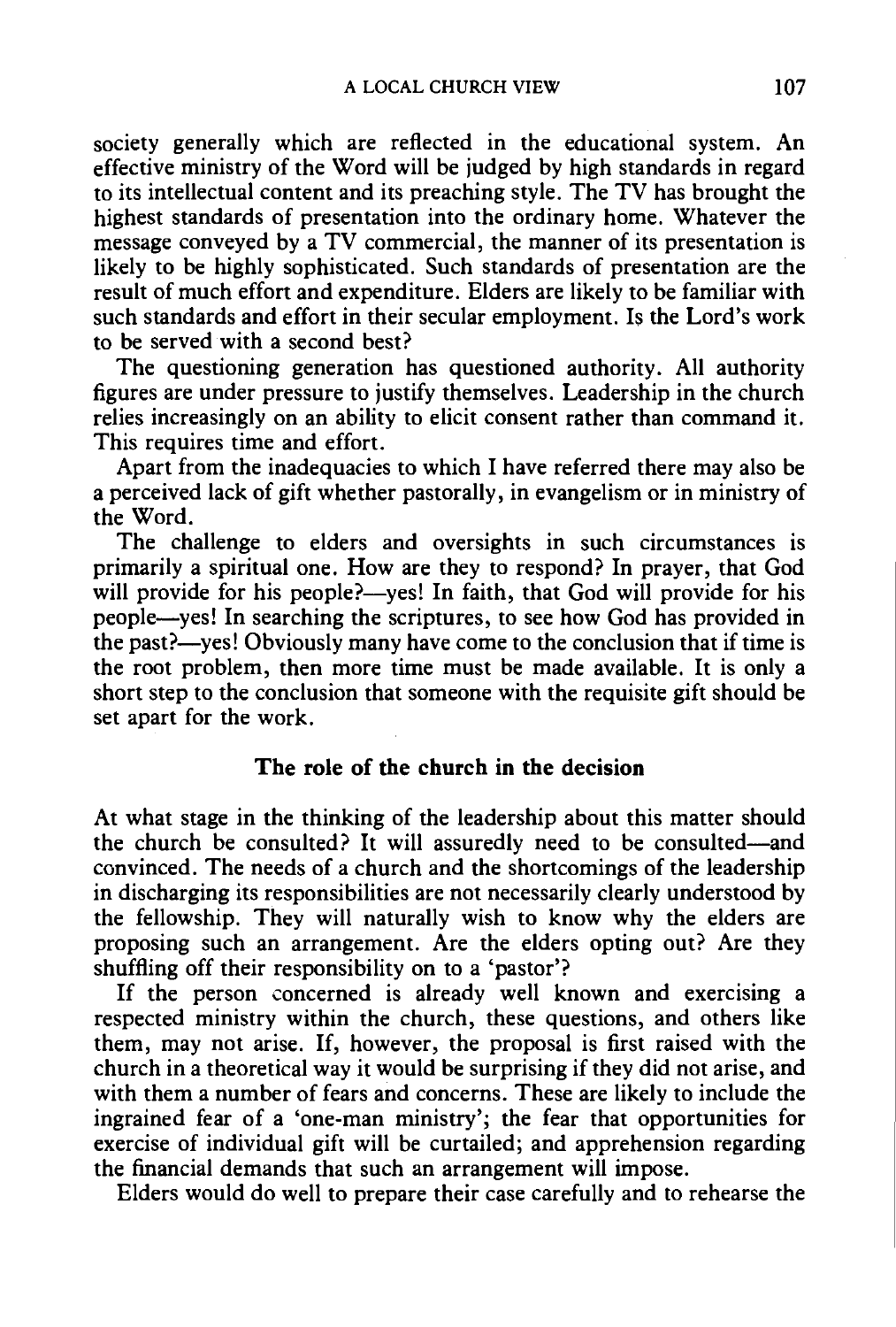matter thoroughly with the church. The support of the church is vital to success and the spiritual resources of the church must be harnessed to the decision making process. This is not a matter that can be dealt with hurriedly or under pressure.

#### **The search**

For the church which feels the need for additional gift to be exercised within it and which believes that the need will be met through a full-time ministry, the pressing question will become—how do we find the right person? There are circumstances in which happily this question answers itself as soon as it is asked. Someone well known to the church, who already exercises a respected ministry and who can become more available, is a natural choice. This does not seem to be the general pattern, but the search should begin with the fellowship  $(Acts 13:2)$ .

The search is for a person. Do we know who we are looking for? Man or woman? Age? Married or single? What kind of person? What will he or she be expected to do? What gift is to be exercised? What status will he or she have in the church?

Some churches have spent considerable time and effort in answering such questions; others have not done so. There is no doubt that careful consideration should be given to them before any arrangement is entered into, but it is not clear that such thought and care is a guarantee of a correct decision. There is a danger of describing a role which is only the sum of the gaps in the church's gift. This is unlikely to describe a real role that could be exercised by a balanced individual.

As in all such matters, there must be give and take between the gifts and qualities of the individual and the perceived needs of the church. The most important element of the arrangement must be the sense by both the person concerned and the church that the Lord is calling them into the arrangement.

How do churches seek for such a person? There are two principal means. Personal introduction is probably the most important method. Personal knowledge of an individual's spiritual capabilities and gifts should not be underestimated. It is important, however, not to rely too heavily on a single such assessment. Those who are aware of individuals who believe the Lord is calling them to such a ministry should themselves be prayerfully concerned to act as links between church and individual.

I believe some churches have advertised. I suspect that many have shrunk from such a frank appeal to the unknown! It would be interesting to know what experience churches have had in such circumstances.

If there are difficulties in bringing together the individual and the church it is not necessarily because there are no such individuals. For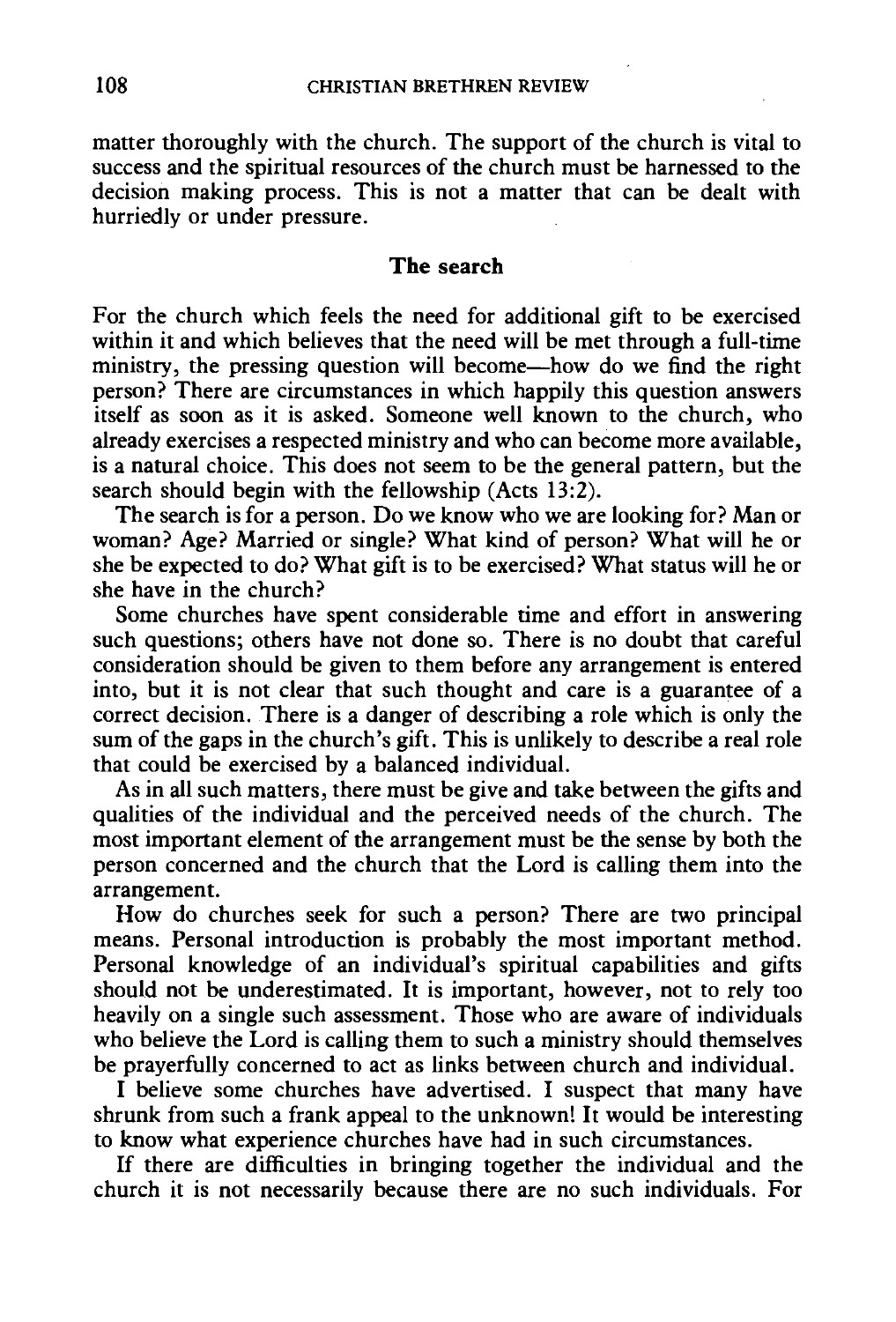generations, Brethren churches have accepted, recognised and commended those whom they believe God has called to exercise a full-time ministry on the overseas mission field. We probably all know men whom God has called out of Brethren churches to exercise a full-time ministry in churches of other persuasions. It has not been the case that God has not called, but that assemblies in the UK have found no place within their fellowships for those whom God has called.

In these circumstances we can consider the likely sources of supply for such men and women. There are men and women who are already exercising a ministry within one of the para-church organisations, such as Counties Evangelistic Work; Operation Mobilisation; Gospel Literature Outreach; Universities and Colleges Christian Fellowship, and Scripture Union. Such organisations provide opportunities for full-time service which can lead to a settled ministry within the compass of a local church. Such individuals have experience of full-time work and may well also have received relevant formal training.

A second source of such individuals is missionaries who have returned permanently to the UK and who are still active in the Lord's work. This situation arises quite frequently. Missionaries return to educate their children, to care for elderly relatives, or through changing circumstances on the mission field.

A third potential source is early retirement from secular employment. A changing economic climate now makes retirement at SS or earlier a more frequent occurrence and possibility. Individuals with an appropriate gift, particularly where they have already been exercising an acceptable ministry within the church, can use the opportunity of early retirement to move into a full-time ministry. Such individuals have the benefit of experience and an established status in the church.

Finally, there are those, mainly younger men or women, who feel called by God to fit themselves for Christian service either at one of the Bible colleges or by a short period of full-time Christian service. This latter group may work for a year with one of the para-church organisations such as British Youth for Christ, or Gospel Literature Outreach. Initially they may not envisage themselves moving into a permanent full-time ministry, but their experience during this period may reveal unsuspected gifts which could lead to a full-time ministry. Their training and experience, though limited, can provide a valuable resource to a local church.

The Bible college student may not be clear when embarking on a course of training to what form of Christian service it will lead. A young man or woman leaving Bible college in his or her early twenties is likely to find difficulty in obtaining an opportunity for full-time service in a church.

I have little doubt that from these various sources there are those . seeking opportunities to exercise a ministry within assemblies. I have the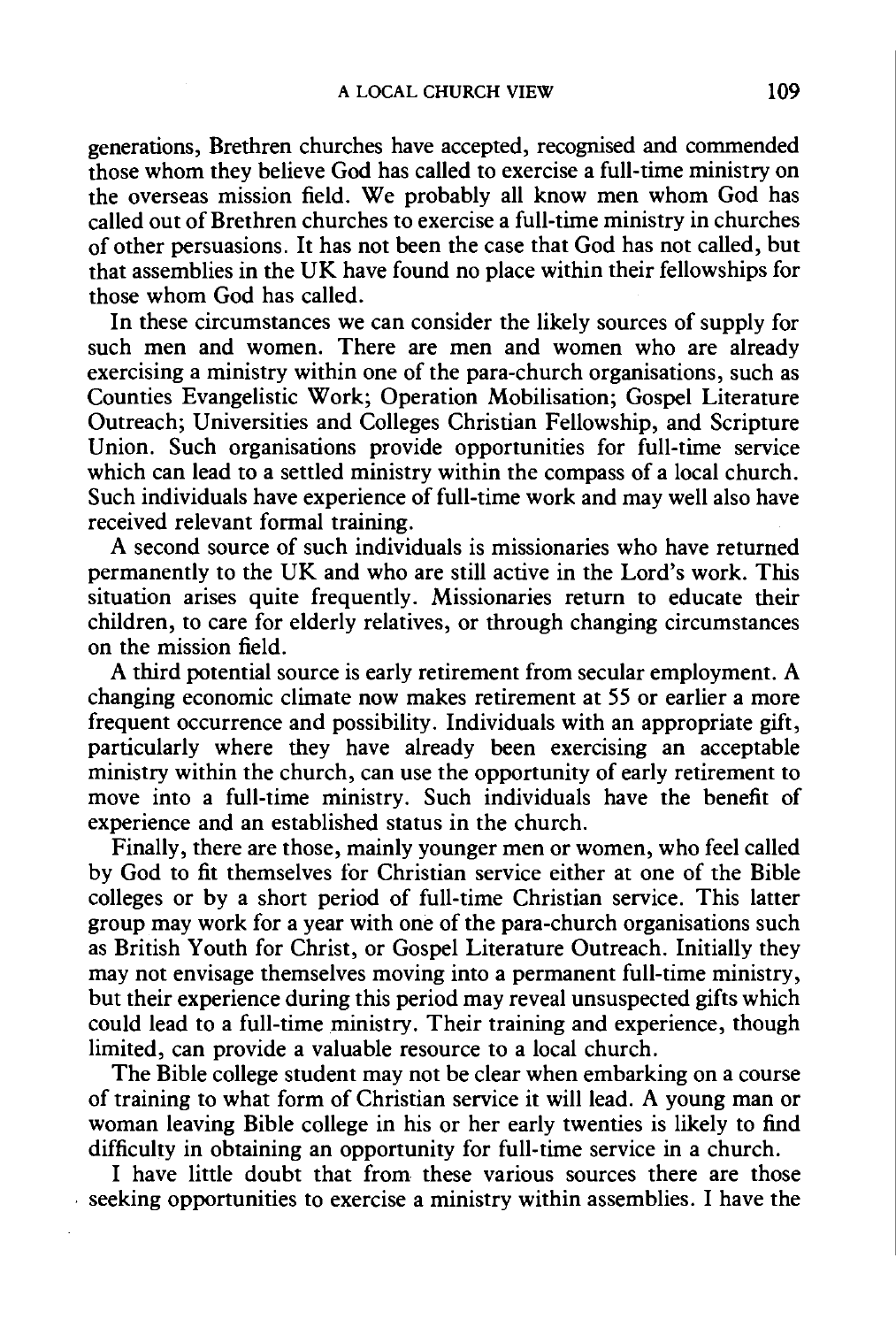impression, however, that those seeking such opportunities do not always find them and, as a result, move out of the Brethren orbit. This in itself should cause concern. It is not a sign of spiritual health if a significant proportion of those prepared to devote their lives to the Lord's service are unable to do so within the churches in which they have been nurtured.

We need to consider the implications of our haphazard arrangements. Many questions, outside the scope of this paper, need to be thought through if we are to make sure that the scriptural injunction  $(2 \text{ Tim. } 2)$ : 1– 2) to ensure a proper continuity of ministry is honoured.

There are a number of important and relevant aspects of the matter which should be mentioned in this context, however. The traditional mechanism of 'commendation' seems to have broken down. Elders need to be looking for, and churches commending, those whom God is calling into his service. In the home situation there is nobody fulfilling some of the useful and necessary functions undertaken in the overseas context by the editors of *Echoes.* This may seem to some an unfortunate model to choose when discussing such matters but I wish to underline the total lack of any mechanism which, however informal, provides a bridge between the Lord's servants, the commending church and the receiving church. Is there any difference in principle between the home situation and that overseas?

The problems of those leaving Bible colleges raise important questions regarding commending, calling, type of training and, not least, the age and secular experience of those contemplating full-time service. I have heard it suggested that a significant period of secular employment prior to full-time service is often appropriate, as is also a form of apprenticeship in Christian service.

#### **Selection and decision**

Assuming that the church has decided that the opportunity to exercise a full-time ministry should be provided and that possible individuals have come to the notice of the church and/or elders, how should matters proceed?

If the 'candidate' is already well known to the church the whole process is greatly simplified. It is, however, important not to fall into the trap of believing that because the candidate is well known the arrangement can be made casually. It is vital not to drift into a situation in which there are misunderstandings about the expectations of the parties. The following comments deal with the more difficult circumstance when church and candidate do not know each other initially.

It seems to me essential that initial contacts should be channelled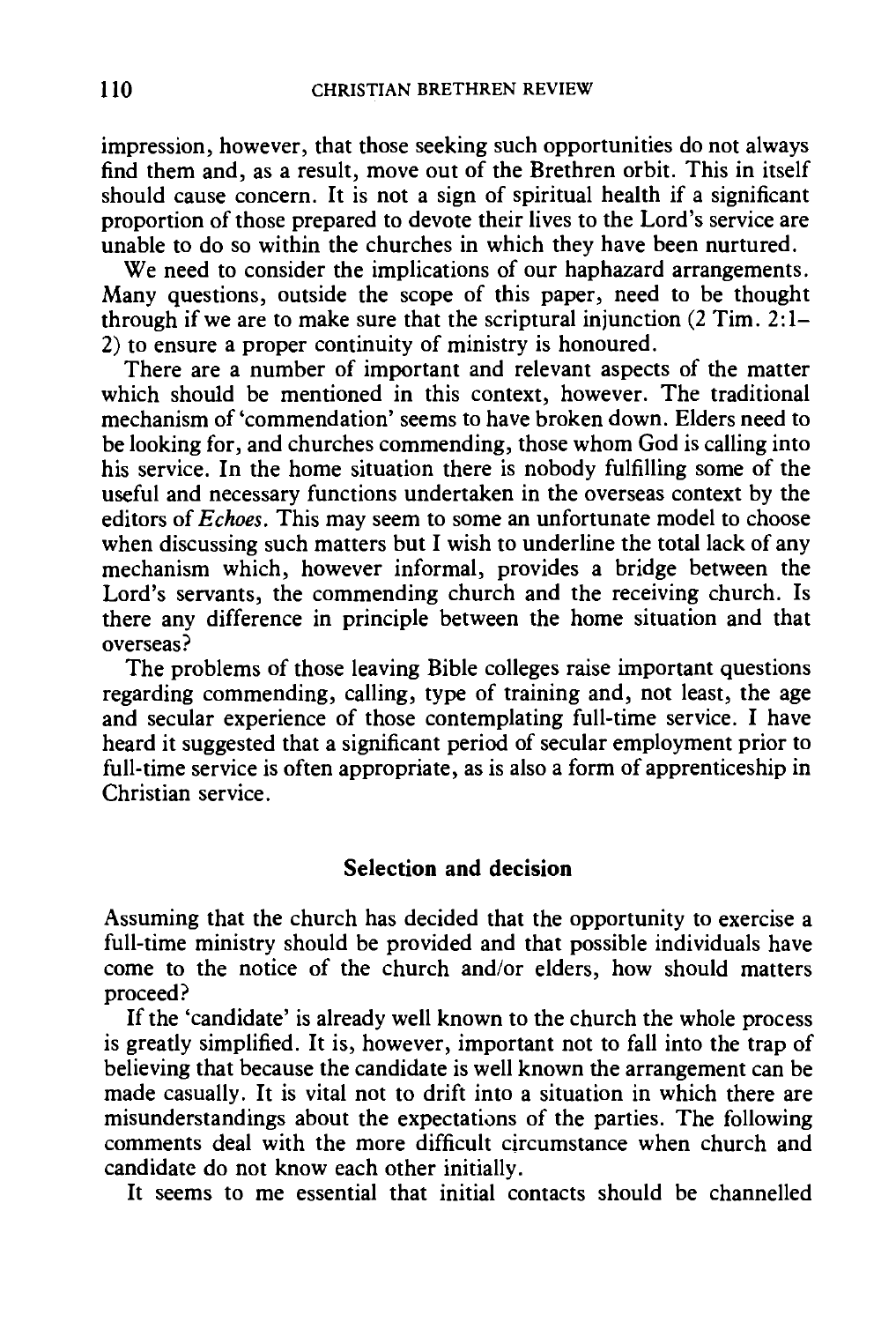through a limited number of the church elders (probably two, not one only). The way this is done will depend on the method selected for contacting 'candidates'. Whether matters have been arranged formally (by advert; application form; and curriculum vitae) or informally (by grapevine), the object of the initial contacts should be to enable both the representatives of the church and the individual to make a clear and honest assessment of each other without commitment. It seems to me that only rarely will either party be able to define their requirements sufficiently clearly in advance to make the initial contact simple and quick. On the contrary, a careful and relatively cautious approach by both parties seems to me necessary and appropriate, with a clear understanding that conversations can be terminated on either side and at any stage without embarrassment. During this stage the elders will endeavour to determine whether the candidate is suitable in terms of age, domestic circumstances, experience, temperament and gift. The opportunity to consult mutual acquaintances should be sought whenever possible. These initial contacts will be approached by all concerned with prayer and in a spirit of openness to the Lord's leading.

Given these circumstances, if in the initial contacts the calling of the individual seems to match the expectations of the elders and the church, the situation is likely to develop to a more formal stage. The whole body of elders will become involved and the 'candidate' will be given an opportunity to get to know the church. It is important that such an opportunity should be given at an early stage, if possible even before the whole church is aware of the candidate's identity. Churches vary widely and the candidate needs to be able to assess the situation in unbiased circumstances.

If the church is looking for help in a clearly defined area, such as youth evangelism or social work, the elders will naturally seek evidence of appropriate experience and gift from curriculum vitae and referees, as well as from interview. Such referees-and there should be more than oneshould be properly consulted, preferably by face-to-face conversation. If elders feel unqualified to make a complete assessment they may wish to consult an appropriately experienced and qualified person in whom they have confidence.

Where the ministry required is not so easily definable, particularly if a pastoral ministry or ministry of the Word is envisaged, the situation is more difficult. It is essential that the candidate should have an opportunity to minister the Word to the church on a number of occasions over a period of time.

It is particularly important for the elders to establish that the temperament of the candidate is such as to promote harmonious working between the candidate, the elders and the church. The nature of the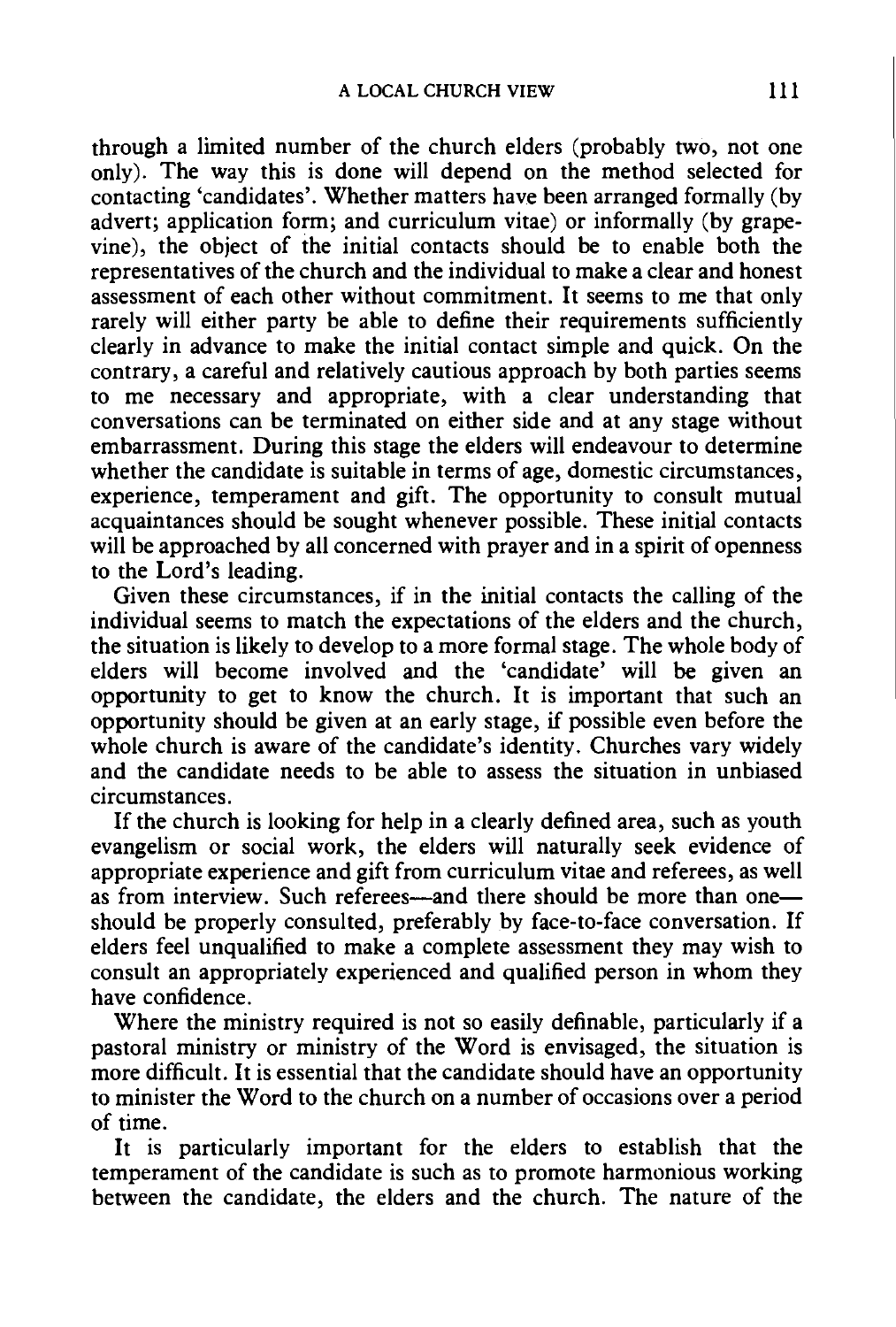*situation is* likely to require those qualities which are conducive to team working including flexibility, diplomacy, and a willingness to accept responsibility within an understood role. Not everyone *is* able to operate within a team structure. Secular experience suggests that 'gift' and 'talent' are not necessarily associated with such qualities. Furthermore *it* seems to me that those who announce they have been 'called' have a tendency to display a certain *individualism* which *is* hard to reconcile with a team situation. These are matters which are dealt with more extensively elsewhere *in* this volume, but their importance cannot be ignored during the selection process. The elders must consider carefully the implication of these matters for their own methods of work and the example they set to the church.

During the selection process the church will be increasingly informed and consulted. In my judgement a decision of this kind, even if it is technically made by the elders, must have the full concurrence and support of the church. It is the responsibility of the elders to exercise their gifts of leadership so that this result is achieved! This may prove a further reason for a preliminary and short-term trial period. There are of course obvious difficulties with a trial period-particularly from the point of view of the candidate-and these must be carefully weighed. Nor is a trial period necessarily a reliable guide to what may happen later!

Personally, I see no way *in* which these matters can be dealt with quickly, nor can a decision be rushed. It may well be that some temporary arrangement should be made before the final decision. This in itself simply underlines the difficulties which arise when church and candidate start 'cold'.

I have no doubt that the most satisfactory selection procedure arises when the church already knows the candidate well. Indeed in such circumstances it is hardly appropriate to discuss the matter in terms such as selection and candidate. Perhaps we need to seek to develop a sufficient variety of opportunities for part-time and full-time ministry so that more such 'natural' situations can develop.

### **Terms of service**

The technical aspects of this are discussed in appendices 1 and 2 at the end of this volume, but something must be said here about them from the angle of the responsibility of the local church. When a candidate has been selected the relationship must be placed on some formal basis. This may be more or less elaborate but the basis of the relationship cannot be left wholly *implicit.* Some matters must be made explicit. I suggest that these include:

1. Some description of the task to be performed. This description will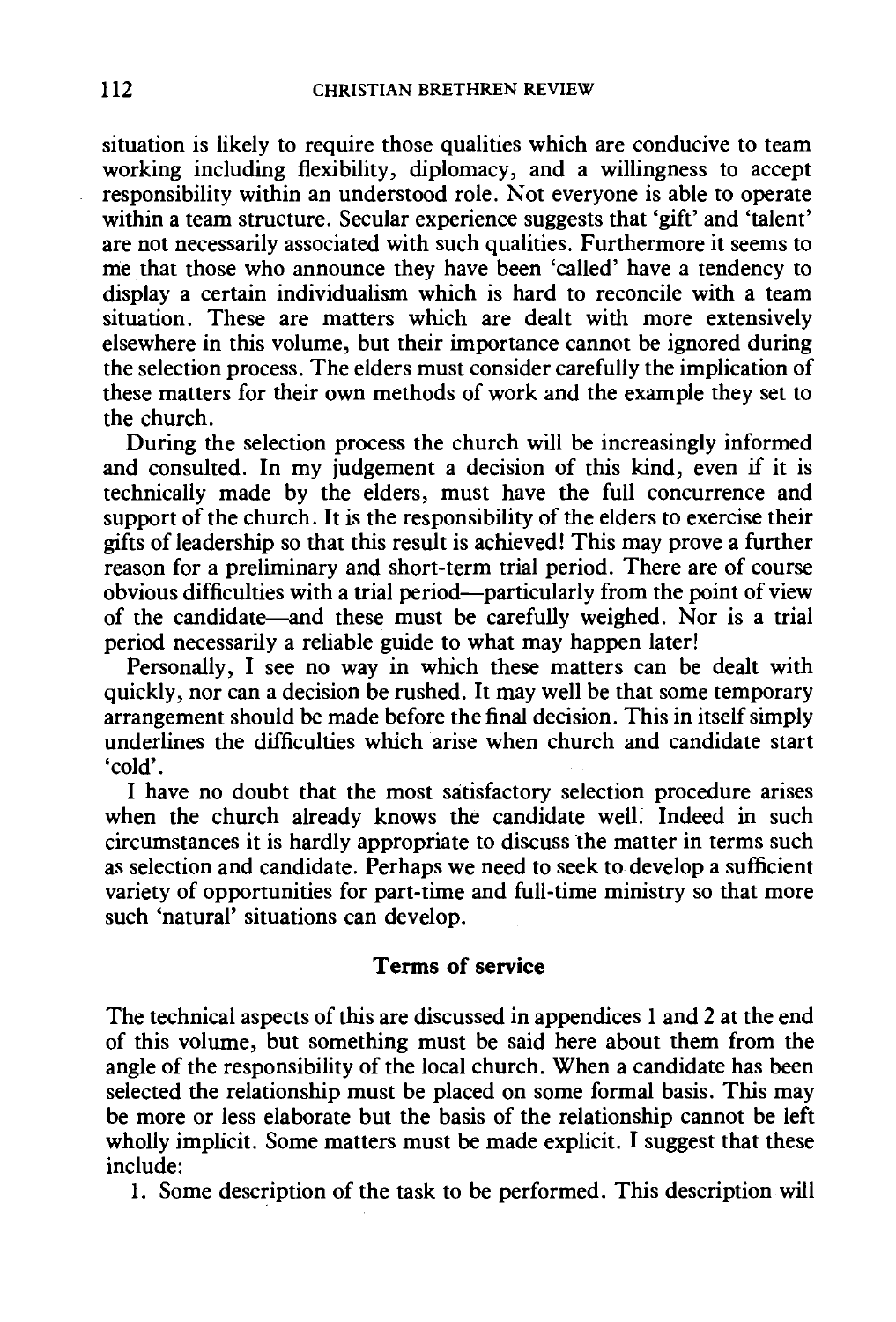include a statement of the time/availability expected. 'Full-time' in practice usually means 'most of the time' and this should be recognized from the beginning.

2. A definition of the appointee's status within the formal structure of the church. Depending on the church, this structure may include deacons, stewards, elders. The relationship to the elders is particularly important. Such status must be acknowledged by the church by whatever method is appropriate to the local tradition.

3. A statement regarding the term of the appointment. An unlimited term is unlikely to be wise but the length of the term is likely to be more difficult. It should not be forgotten, however, that current employment legislation allows a 'permanent' employee to terminate his employment relatively easily.

4. A definition of the legal relationship. If the individual is to be an employee, this matter requires very 'careful consideration. The status of the individual in relation to both tax and employment must be established. Further details are given in appendix 2, but there are two points which I wish to emphasise:

First, the law relating to employment is complex and if elders have no personal experience as employers they should not enter into or allow the church to enter into such obligations without properly understanding their responsibilities. Those who have such experience will pause before taking such a step. Who is to be the employer? Is the legal relationship of employer/employee appropriate? (including as it must a contract of employment and involving formal rights regarding termination, unfair dismissal, etc). How is the necessary administration to be arranged? Most elderships are not organized to undertake such a task.

Second, whilst self-employment is 'in many ways, in my view, the appropriate route, it will be necessary for the individual to establish his self-employed status with the tax authorities. This is not necessarily easy, and expert advice is needed, both by the church and the individual. The church must be careful not to destroy by its actions this self-employed status. Such self-employed status does not of course imply independence but possibly a contractual relationship akin to professional and client. In such a relationship clients' instructions are 'taken'.

5. An understanding of the accommodation necessary for the appointee and how and where this is to be provided. There are many possible options, extending from accommodation wholly provided by the church to accommodation wholly provided by the appointee. The implications of landlord and tenant legislation requires careful thought when the accommodation is provided by the church. In areas where property values are high some form of mortgage arrangement or possibly equity sharing might be possible. Expert advice is necessary.